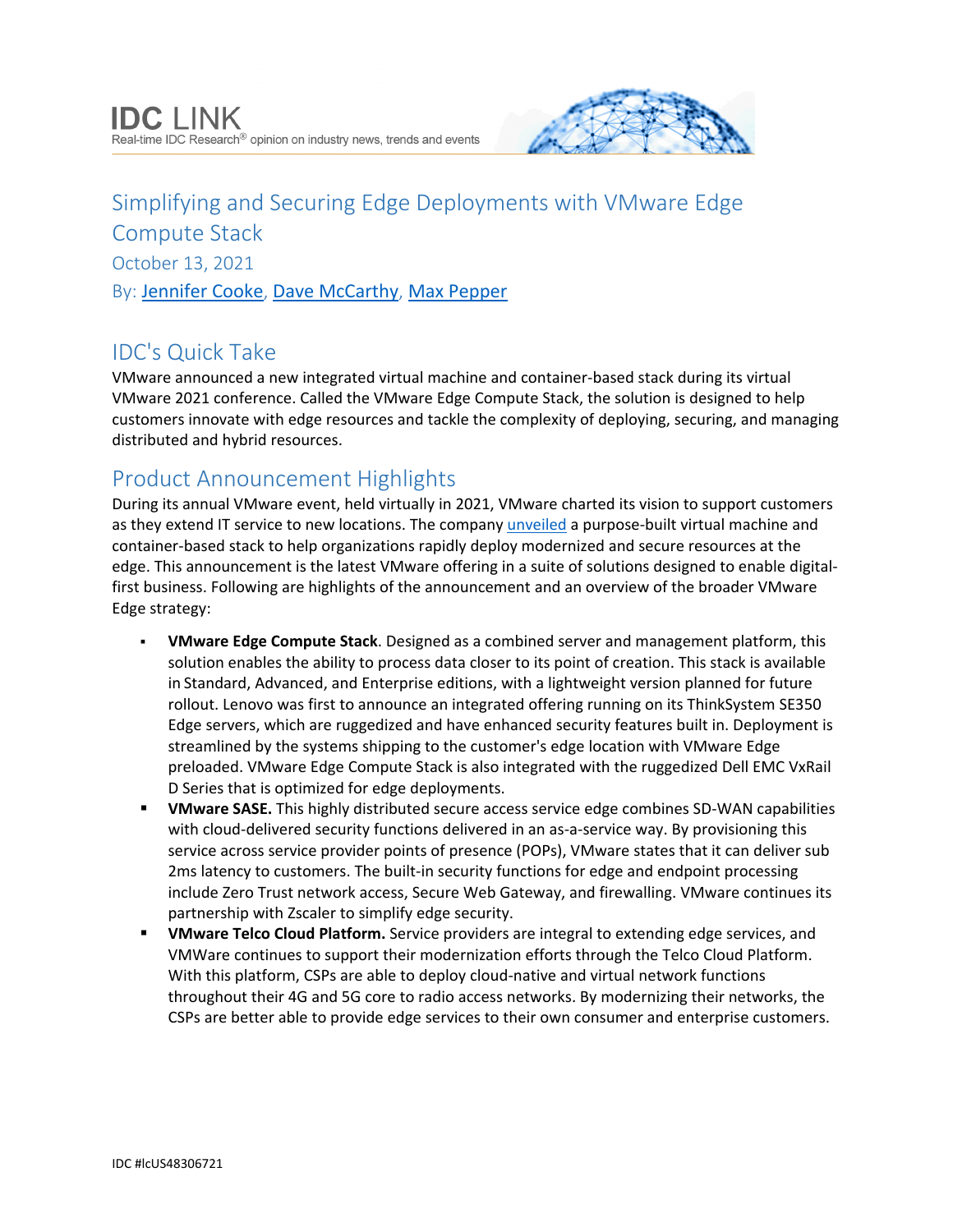### IDC's Point of View

Organizations are creating competitive differentiation, as well as improving operations and business resilience, through investments in edge initiatives. Digital-first operations and business requires organizations to infuse IT into new processes and operations across their business. Extending IT service to new edge locations presents organizations with juxtaposition of priorities. They need control and have concerns about security, business resilience, and data sovereignty. At the same time, they are recognizing that deploying and managing distributed resources is often exponentially more difficult as the scale and scope increases. Managing 1,000 servers at one location is very different from managing 1 server at 1,000 different locations. As compute-intensive workloads requiring real-time data processing migrate out to endpoints, new AI models are required that allow for faster inference at the edge. VMware's vision for provisioning edge resources acknowledges that organizations want the freedom to retain control and choice – and continued sovereignty over their resources. In its suite of edge-related announcements at VMworld 2021, a common thread was enabling choice and control. Edge decisions are not either/or decisions. IDC believes that when customers are presented a menu of edge choices, they will opt for the buffet. One "type" of edge will not meet all their needs as they extend IT infrastructure to new locations to support digital-first business and operations.

Because of the diverse, hybrid nature of edge and core environments, having a platform that can meet customers where they are today while offering a path for future management strategies is highly appealing. VMware is acutely aware of growing role of edge resources in driving digital-first transformation. Ease of scaling and managing resources will be key purchase criteria, and VMware has addressed these pain points by delivering a platform that streamlines management of distributed and remote resources.

Additionally, VMware recognizes with these new releases that the growth of edge is generating new use cases and workloads that it deems "edge-native applications". These applications are edge-reliant to their use function, compared to how we've seen edge used in the past to improve reactiveness and lower costs for existing use cases. Examples like AR/VR and AI-connected vehicles with a complex web of workloads-particularly the quickly developing unstructured data management and analysis workloadand infrastructure requirements compound the needs for a continuum of services and platforms as part of an edge ecosystem. VMware is looking to approach this with its new release as part of its multi-cloud ecosystem strategy. Its solutions should enable organizations to easily integrate these newer applications into their existing edge infrastructure to meet their security and latency needs across the spectrum. Organizations that are well on their way in the edge journey have recognized that core and edge resources don't operate as isolated siloes, but as part of an interconnected continuum. Gaining the most value from data requires interoperable platforms and processes to secure data flows. Building edge resources that enable deep connection and coordination across the core takes a thoughtful strategy – one that is open yet secure, standardized yet customizable, and autonomous. As organizations build this strategy, they are seeking solutions that enable cloud interoperability and management, industry-standard, open-source platforms, and support for AI. VMware's approach enables customers to focus on business outcomes by streamlining the deployment of new IT services which are increasingly residing in distributed edge locations.

#### **Subscriptions Covered:**